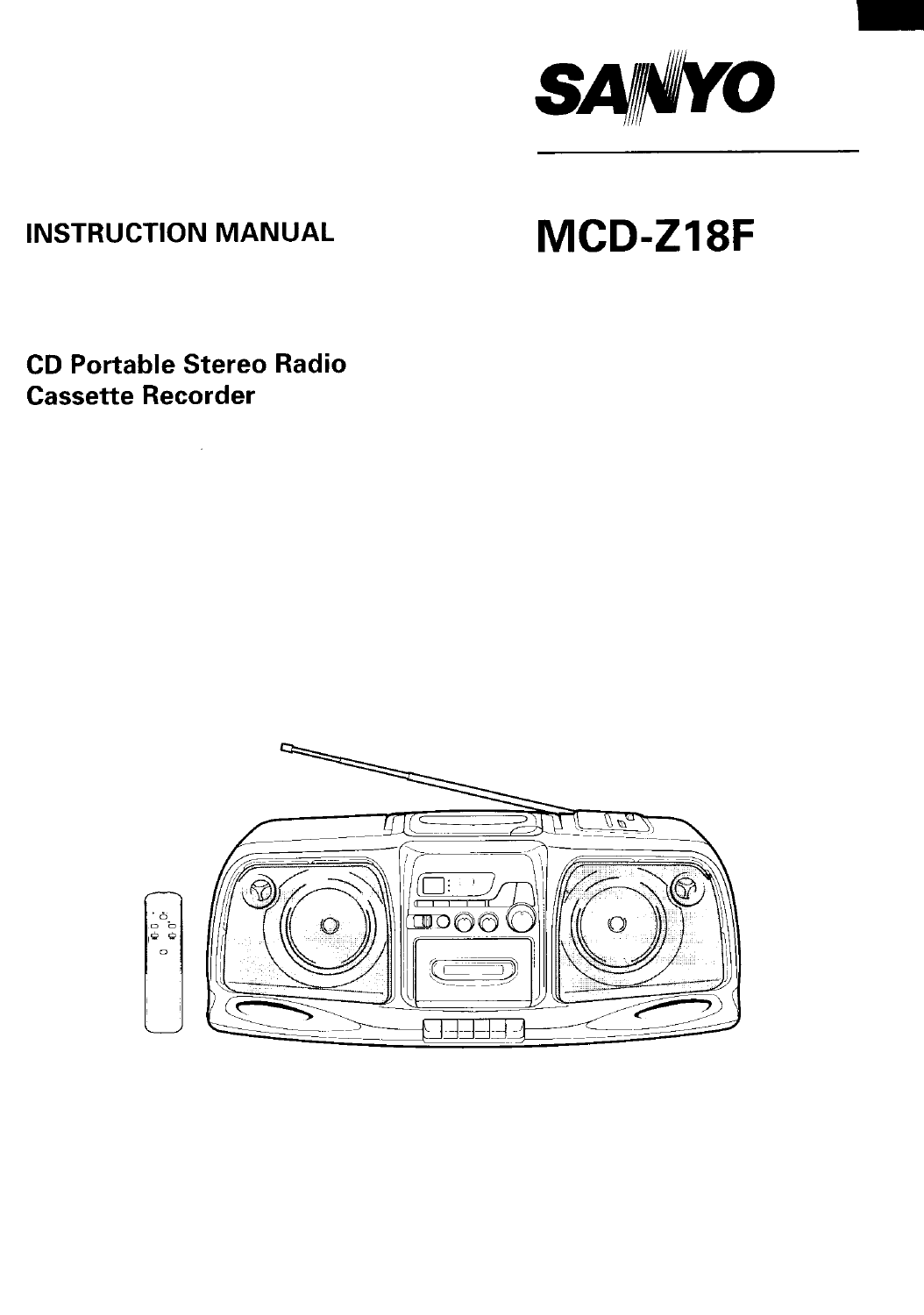### **CAUTION**

USE OF CONTROLS OR ADJUSTMENTS OR PERFORMANCE OF PROCEDURES OTHER THAN THOSE SPECIFIED IN THE OPERATING INSTRUCTIONS MAY RE-SULT IN HAZARDOUS RADIATION EXPOSURE.

THE COMPACT DISC PLAYER SHOULD NOT BE ADJUSTED OR REPAIRED BY ANYONE EXCEPT PROPERLY QUALIFIED PERSONNEL.



## **FOR SAFE AND EFFICIENT OPERATION**

- **The apparatus shall not be exposed to dripping or splashing.**
- **Do not damage the mains lead.**

**I**

- **When not in use, disconnectthe mains Ieadfrom the outlet. Grasp the plug, not the lead, when disconnecting the unit.**
- **If water should enter theunit, electrical shock ora malfunction may result. Use in an area where there is low humidity and little dust.**
- **Do not disassemble or alter the unit in any way.**
- **Do not use the unit in areas where extremes in temperature occur (below 5'C or exceeding 350 C), or where it may be exposed to direct sunlight.**
- **Because of the CD player's extremely low noise and wide dynamic range, there is a tendency to turn the volume on the amplifier higher than necessary. Doing so may produce an excessively high output from the amplifier which can cause damage to your speakers. Please be careful in this regard.**
- $\overline{a}$ **Sudden changes in the surrounding temperature can cause dew to form on the optical pickup lens inside the unit. Under this condition the unit may be unable to operate properly. If this should occur, remove the disc and allow the player to adjust to the surrounding temperature.**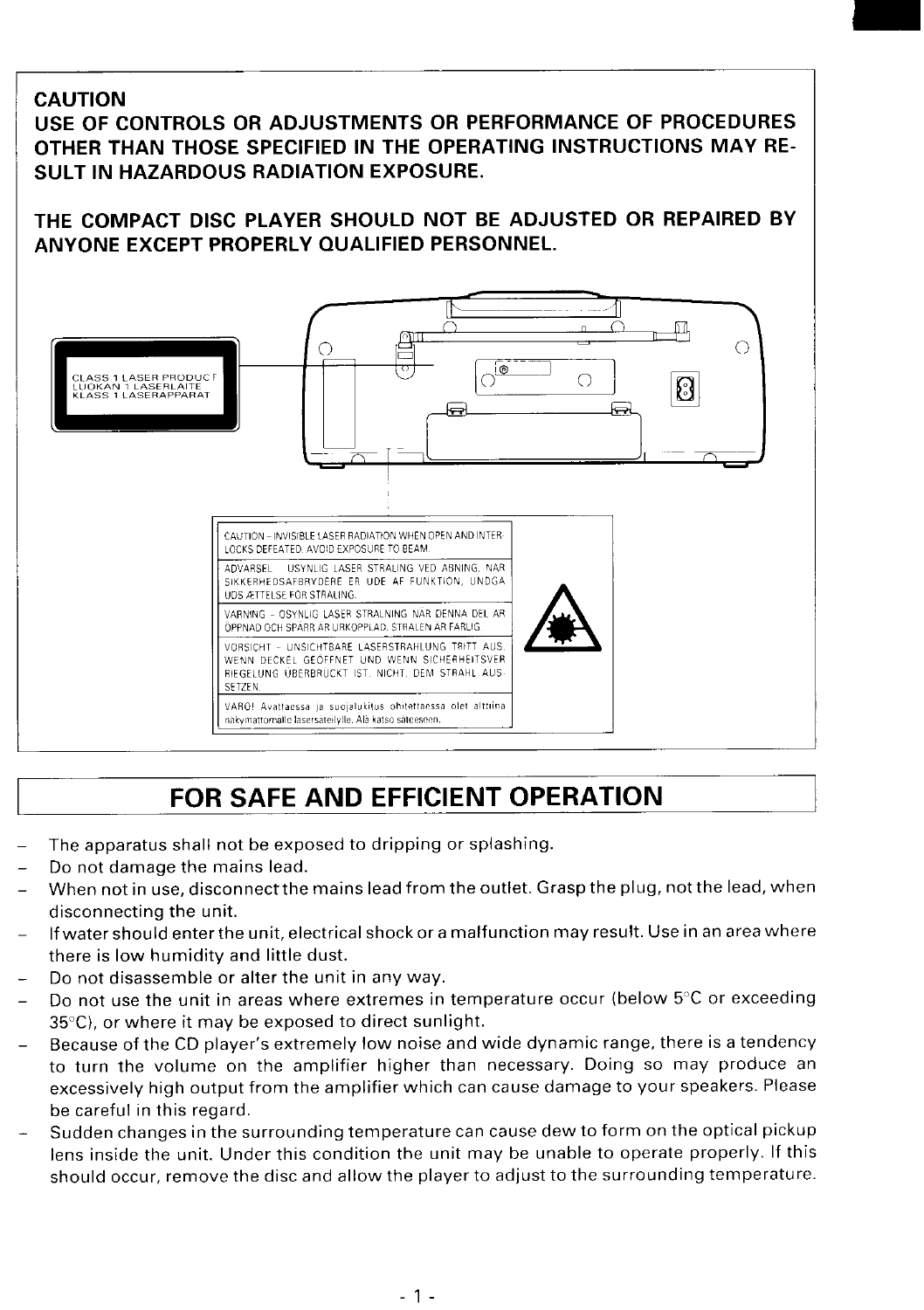## **POWER SUPPLY**



#### **CAUTION:**

#### **WHEN INSTALLING THE BATTERIES**

**To prevent leakage from the batteries, which 4. If the unitwill not be used for an extended is corrosive and can cause personal injury period of time, remove the batteries and anddamageto theunit, observe the following store them in a cool place. precautions: 5. Carefully follow the battery manufacturer's**

- **the batteries, to the polarities shown on HANDLE BATTERIES. the back of the unit.** *NOTE:*
- *2.* **Do not mix new batteries with oldorused** *When the batteries have become*
- *3.* **Only use batteries of the same type and** *a safe manner which complies with all* **brand.** *applicable laWS.*
- 
- **1. The batteries must be installed correctly. instructions for proper use and disposal.**
	- **Match the polarities (+ and – signs) on 6. DO NOT ALLOW YOUNG CHILDREN TO**

**batteries.** *discharged, they must be dkposed of in*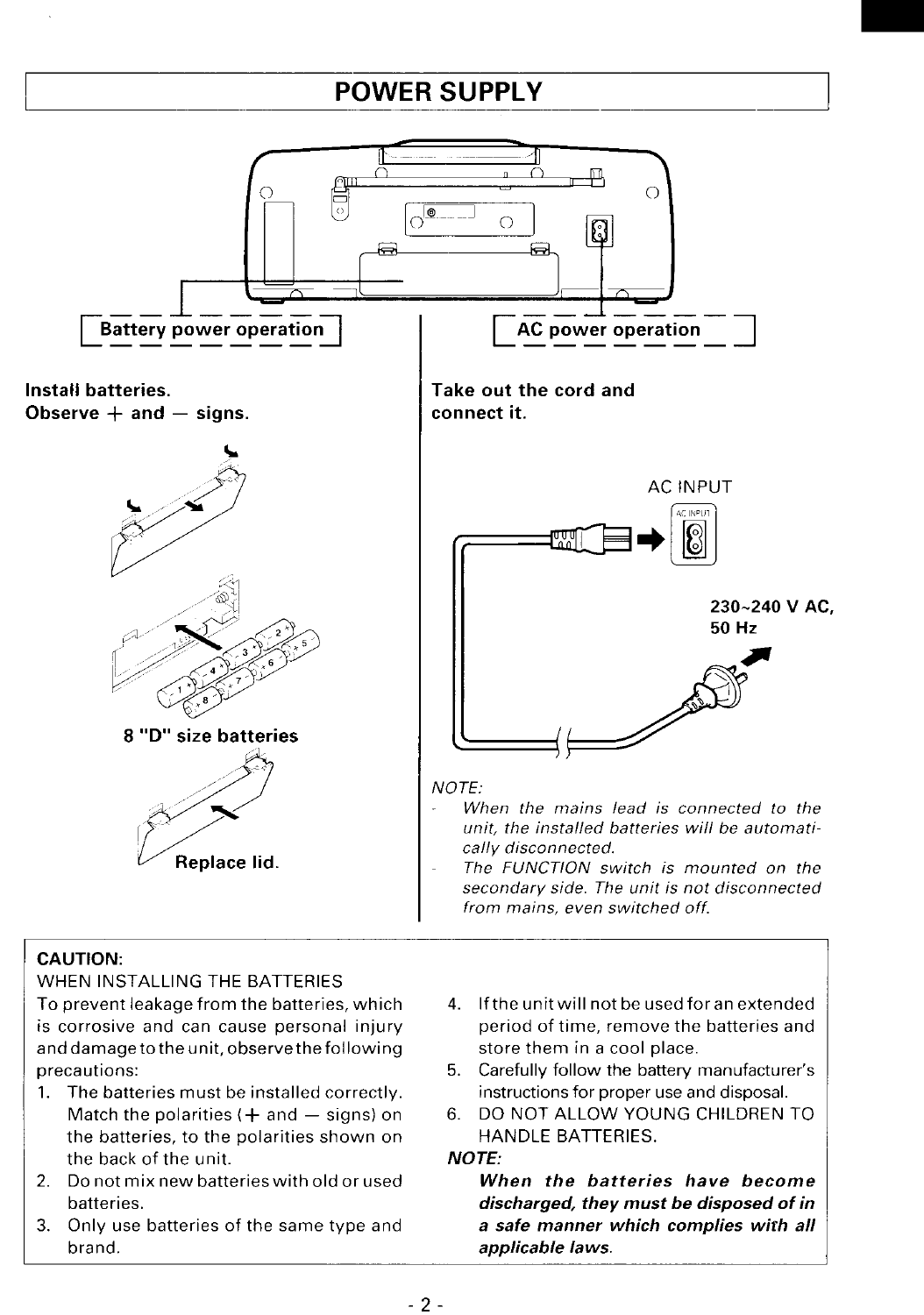## **GENERAL OPERATION**

## **To control the sound.**







### **Surround switch (SURROUND)**

**ON: (Button In)-Produce surround sound effect.**

**OFF: (Button Out)- Cancel surround sound effect.**



### **Using headphones**

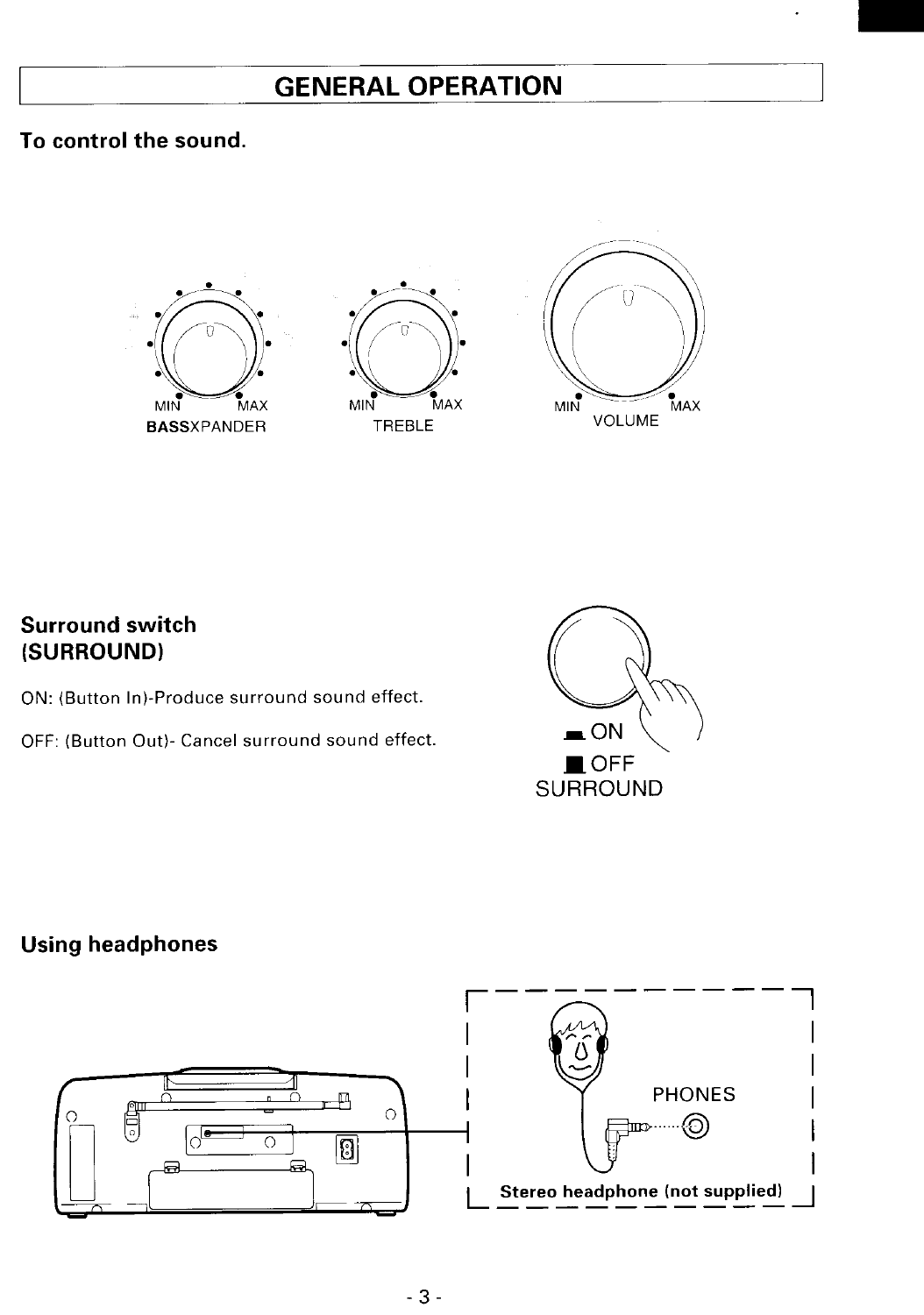## **REMOTE CONTROL**

### **The CD functions can be performed using the remote control.**

## **Controls**

## **Inserting batteries**



- 1. **Repeat play button (REPEAT)**
- *2.* **Play/Pause button (P PLAY/11 PAUSE)**
- *3.* **Stop button ( STOP)**
- *4,* **Skip/Search button** (144, FFl)
- *5,* **Memory button (MEMORY)**
- *6.* **Battery compartment lid (back of the unit)**



**2 "AA" size batteries (not supplied)**

#### **NOTE:**

 $(2)$ 

Œ

**Remove the batteries if the remote control is not to be used for a month or more. Batteries /eft in the unit may /eak and cause damage**

#### **IMPORTANT NOTE:**

*When thebatterieshavebecome discharged, they must be disposed of in a safe manner which complies with all applicable laws.*

## **Remote control range**

**Use the remote control within an angle or 15 to theleftand right horizontal lyand over distances up to approximately 7m.**

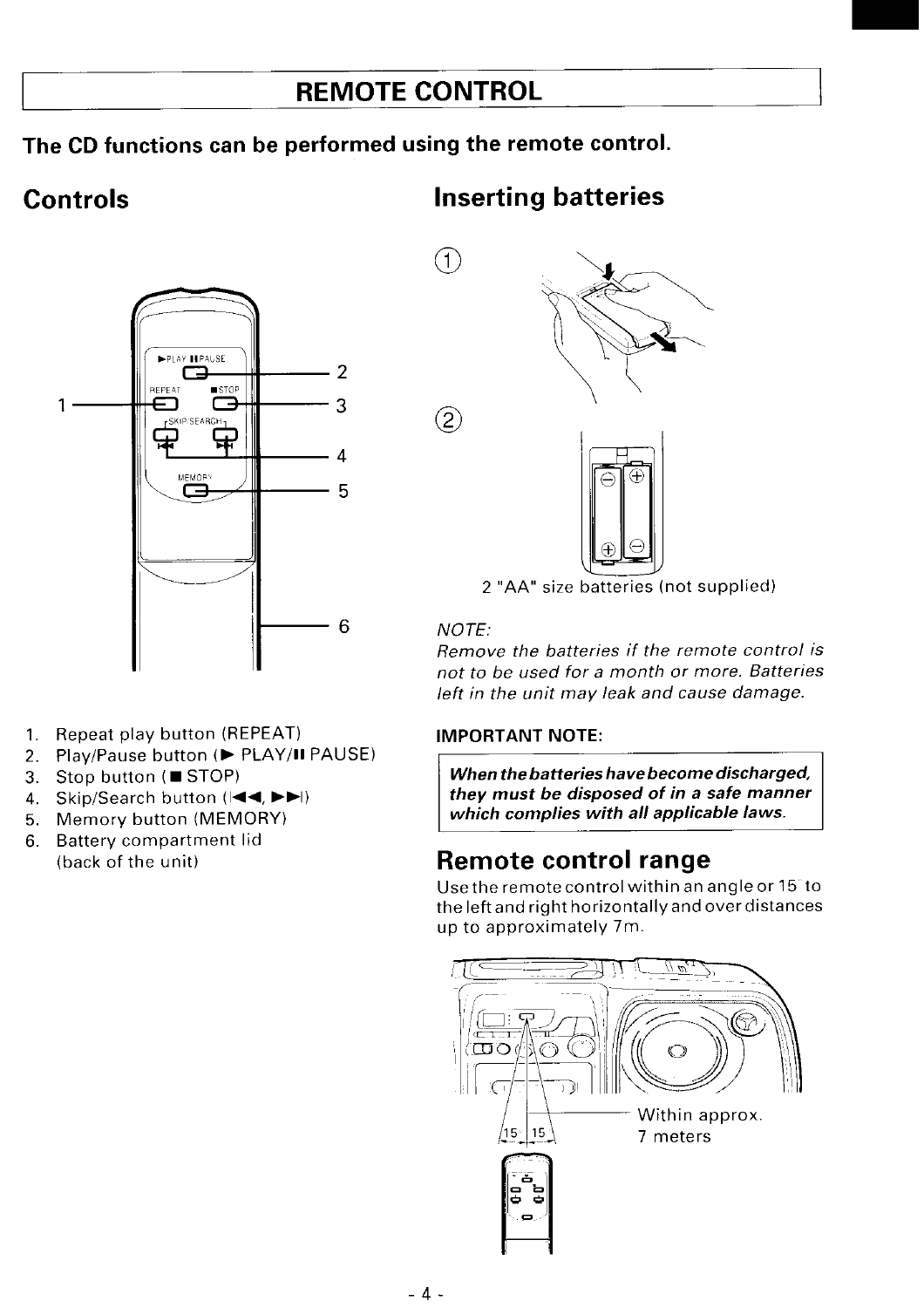## **COMPACT DISC OPERATION**





## @ **Push button to open.**



@) **Insert CD.**





134 @ **Push down to close.**



The CD TRACK NO. display will show the @) **To CD.** total number of tracks on the disc as shown below,



| tracks       | <b>CD TRACK NO.  </b><br>display |
|--------------|----------------------------------|
| 1 ~ 19       | $1 \sim 19$                      |
| More than 19 | "0" Flashes                      |

(@ **Press PLAY/PAUSE.**



### The PLAY indicator will light.

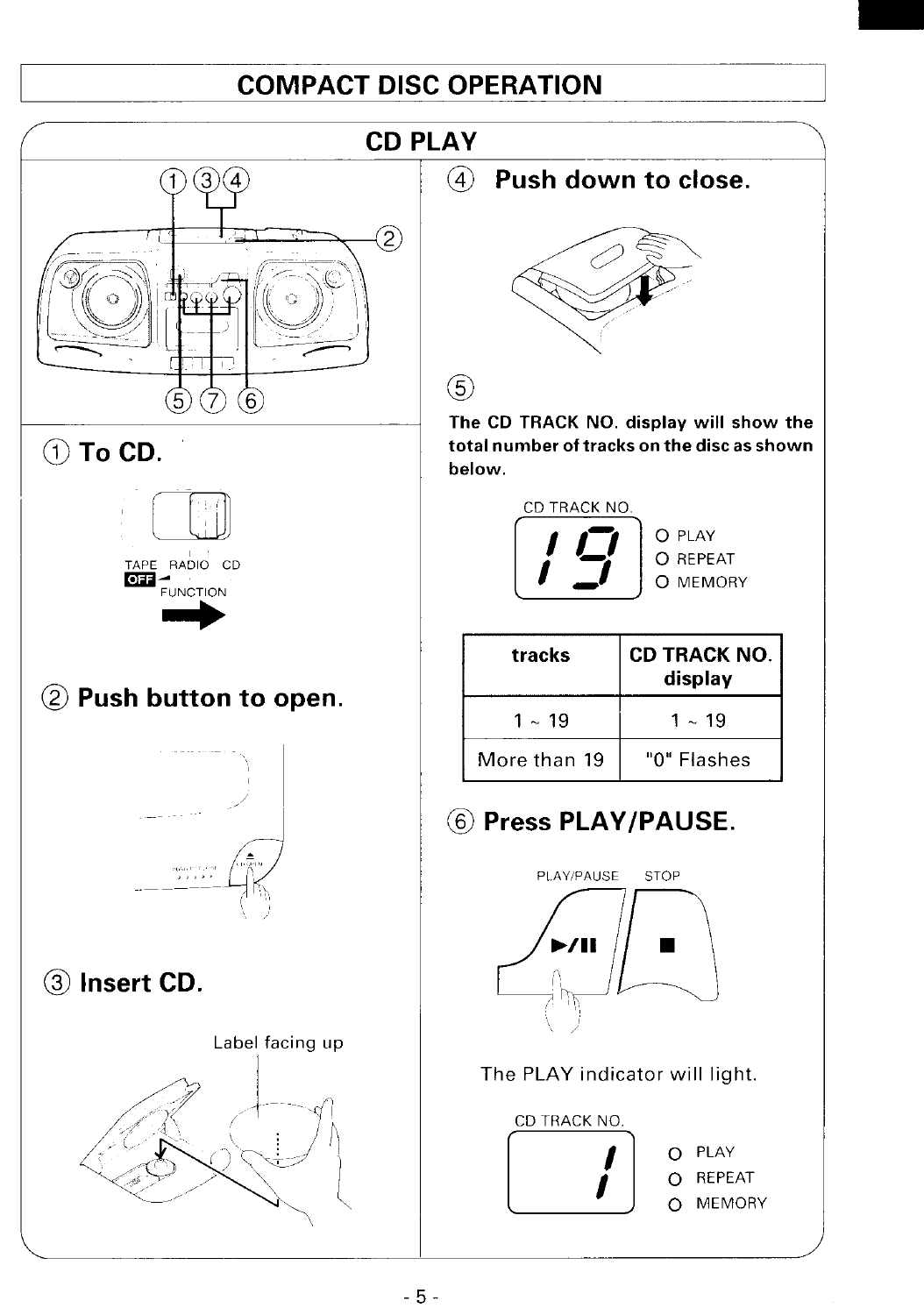

*while* a *CD is playing could scratch the disc. Always press the STOP button and wait for the disc to stop rotating before opening the CD compartment lid.*

#### Compact discs

- **Both 8cmand 12cmdiscscan be played in this unit.**
	- **NOTE: Place only one disc at a time in the CD compartment.**
- **Only discs bearing the logo as shown can be played in this unit.**



- **Always place the compact disc inthe CD compartment with the label facing up. Compact discs can be played on only one side.**
- **Fingerprints and dust should be carefully wiped off the disc's signal surface (opposite thelabel side) with a soft cloth, Gently wipe in a straight motion from the inside to the outside of the disc.**
- **– Discs should be returned to their cases after use to avoid serious scratches which could cause the player to skip.**
- **— Do not expose a disc to direct sunlight, high humid ity, orhigh temperatures for extended periods of time to prevent warping the disc.**
- **- Do not apply paper or write anything on the surfaces of the disc.**
- **— Do not use cleaners or antistatic sprays on discs, such as those used for phonograph records.**

#### **IMPORTANT NOTE**

**If an abnormal display indication, or an operating problem occurs, disconnect the mains lead, Remove the D batteries (see page 2). Wait at least 5seconds, then reconnect the mains lead. Reinstall the D batteries.**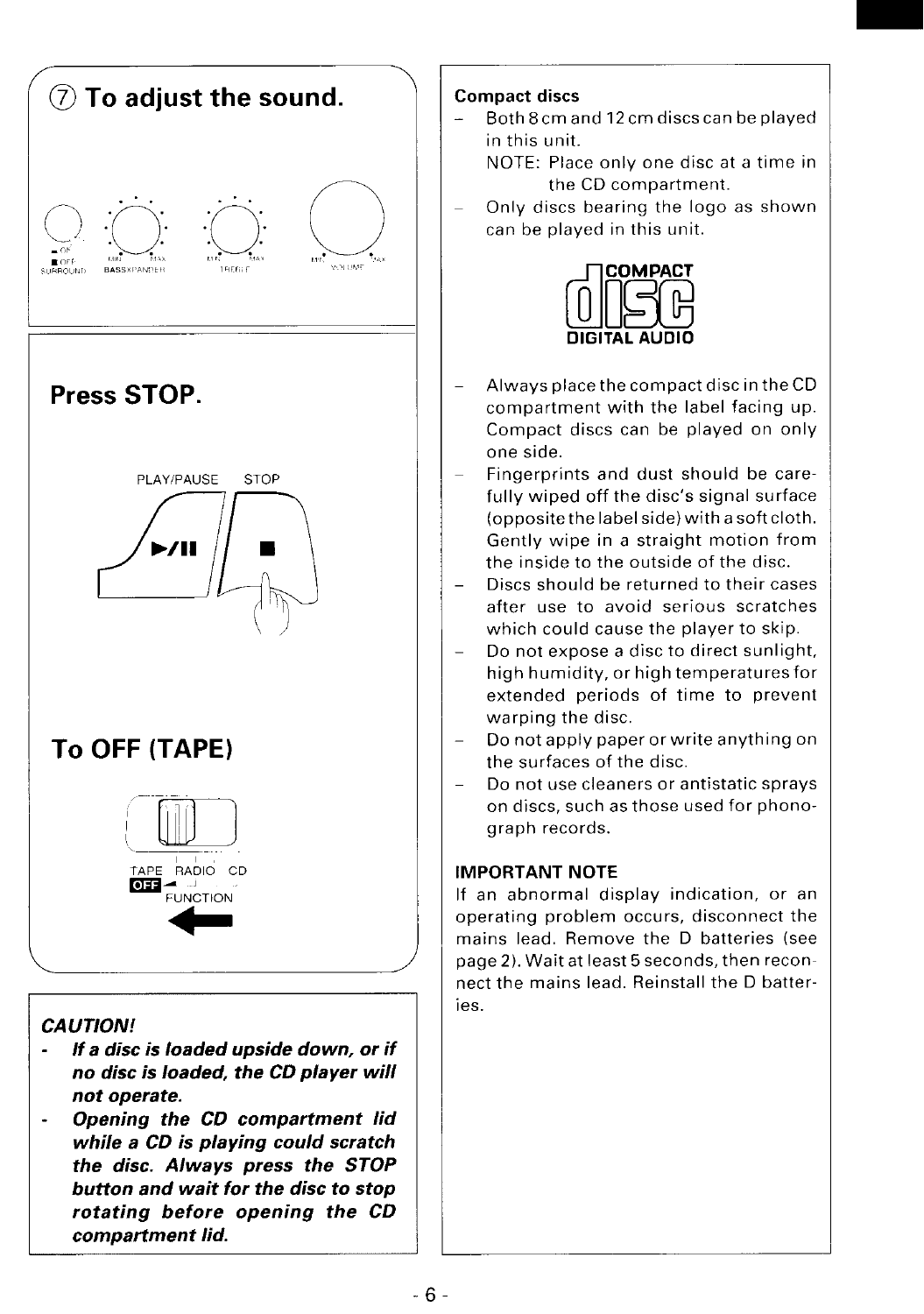

- **PAUSE MODE** 1. **Press the PLAY/PAUSE button to tempo rarilystop play. The PLAYindicator**
	- **2. Press it again to continue. The PLAY**  $indicateor will stop flashina.$



## **TRACK SKIP**



- **TRACK SEARCH 1. In the play mode, press and hold the l<< or>>l SKIP/SEARCH button to lower the volume level and advance or return to any part of the disc, The CD TRACK NO. display will flash.**
	- **2. Release the 144 or F-I SKIP/SEARCH button to return the volume level to normal and resume play.**

**NOTE:**

*If the* $\blacktriangleleft$  **<b>4** or  $\blacktriangleright$   $\blacktriangleright$  *SKIP/SEARCH* button is **pressed during the PAUSE mode, no sound will beheard, andthe PA USEmode Press and hold down during playback** will continue when the button is released.

- 1. **Press and release the l<< or** ➤ **>1 SKIP/ SEARCH button during playtoadvanceor return to the beginning of anytrack on the**
- **2. The CD TRACK NO. display will show the**  $\frac{1}{10}$  **<b>CO I I** *number* of the selected track. Play will **continue from the beginning of the new track.**

**NOTE:**

*lf* **the**  $\blacktriangleleft$  **←** *or* **►■** *SKIP/SEARCH**button**is* **pressed while the unit is in the PAUSE mode, the unit will remain in the PAUSE mode when the button is released.**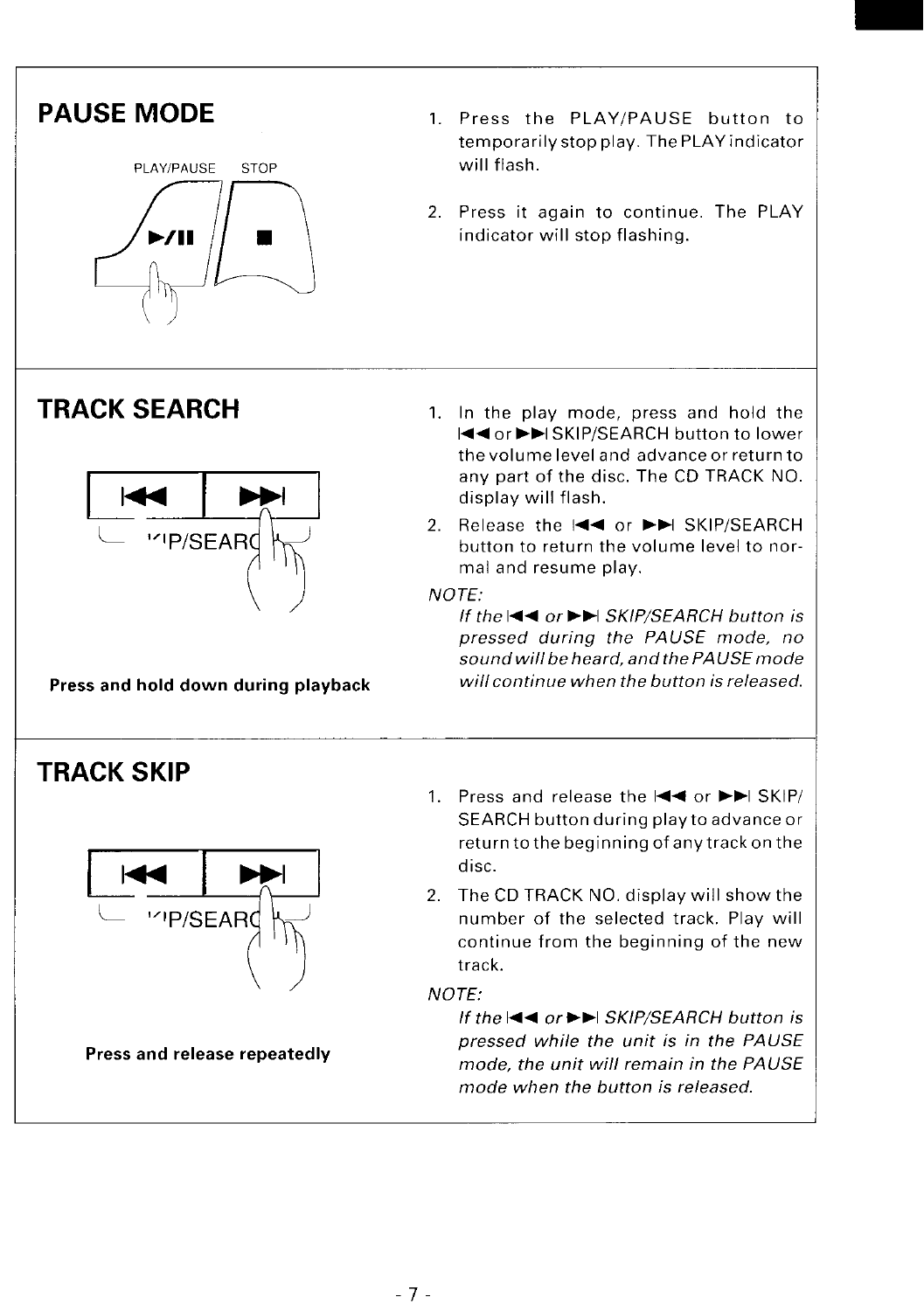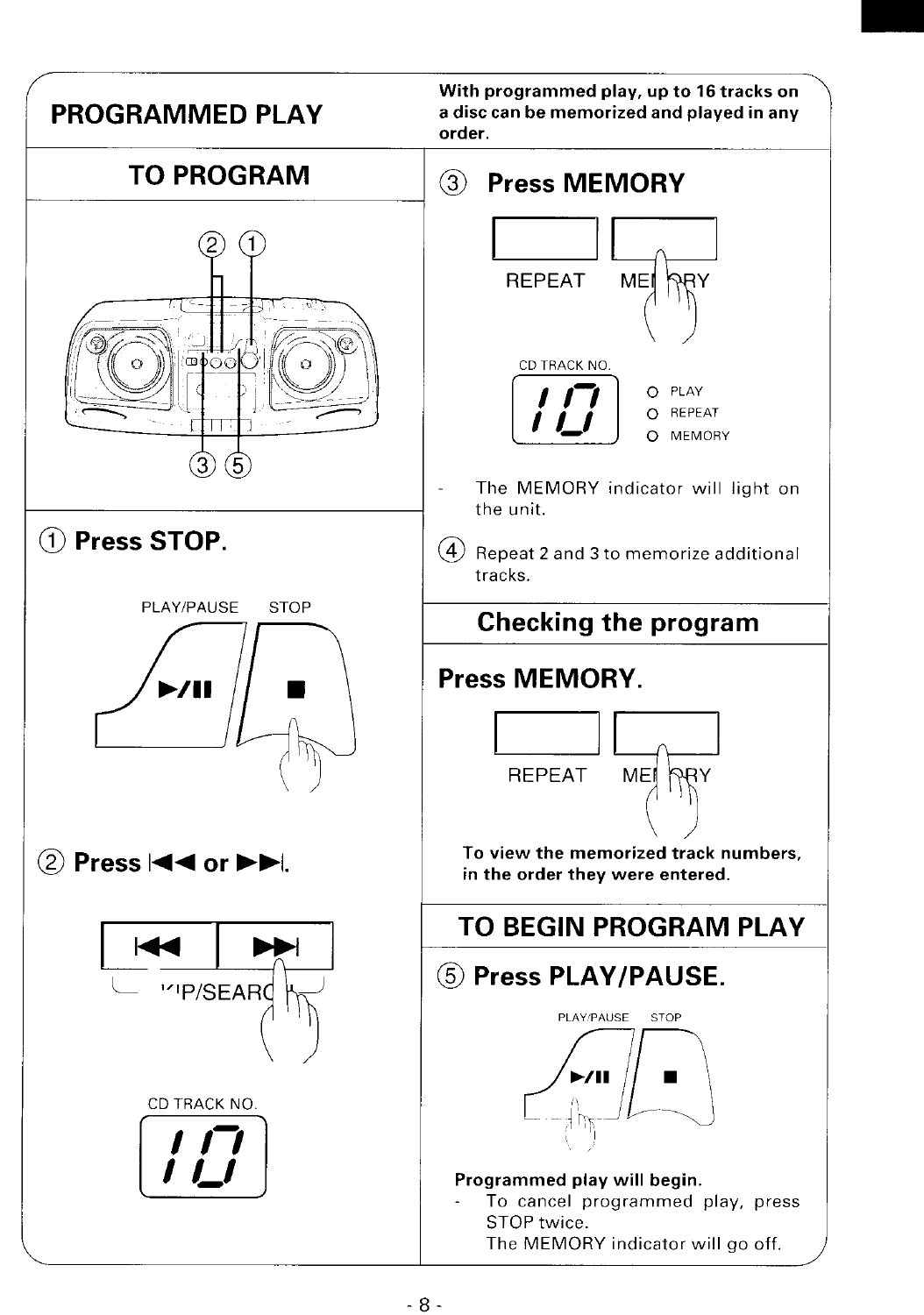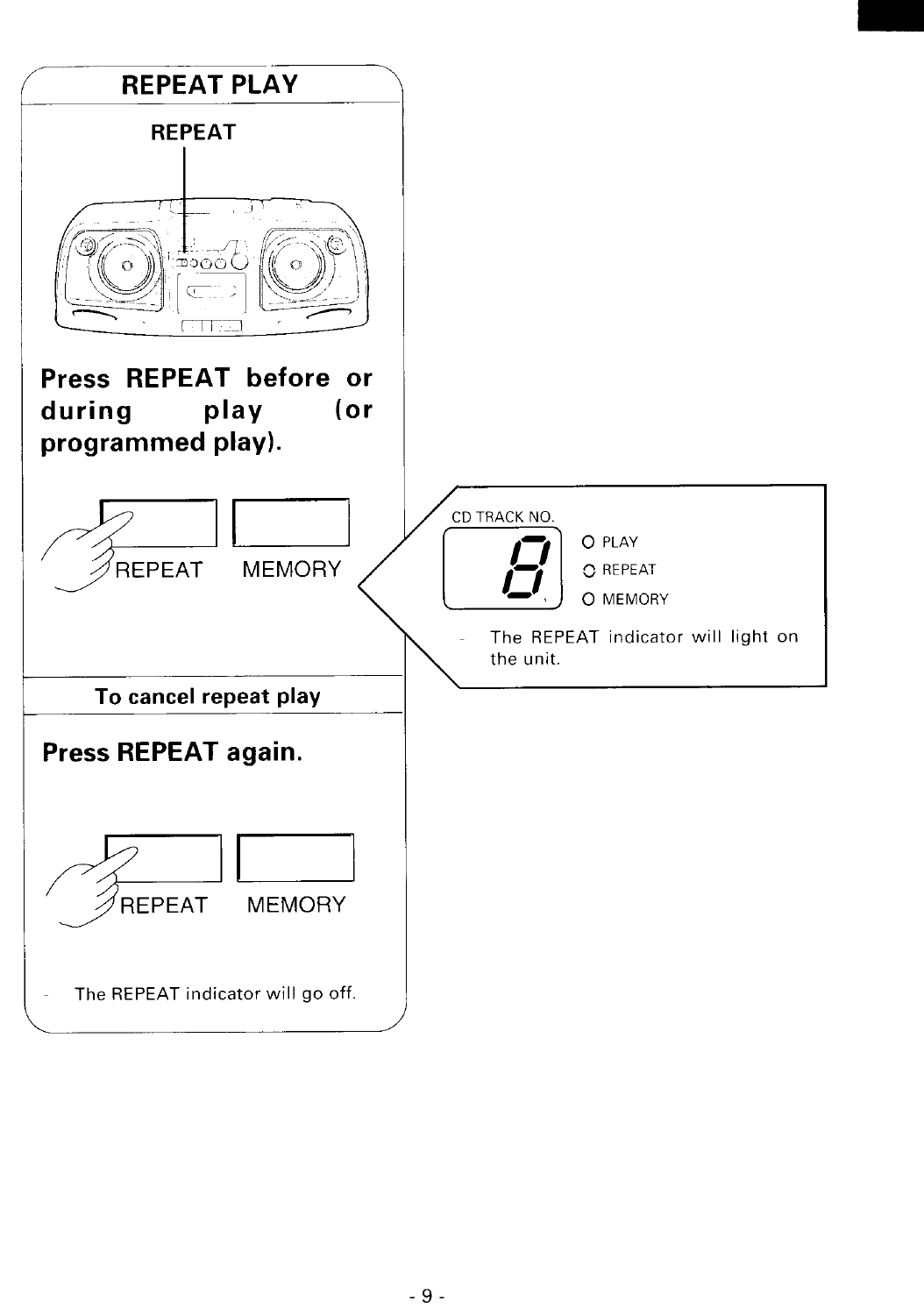

## **To improve reception**

FM - Extend and change position. AM - Rotate unit.

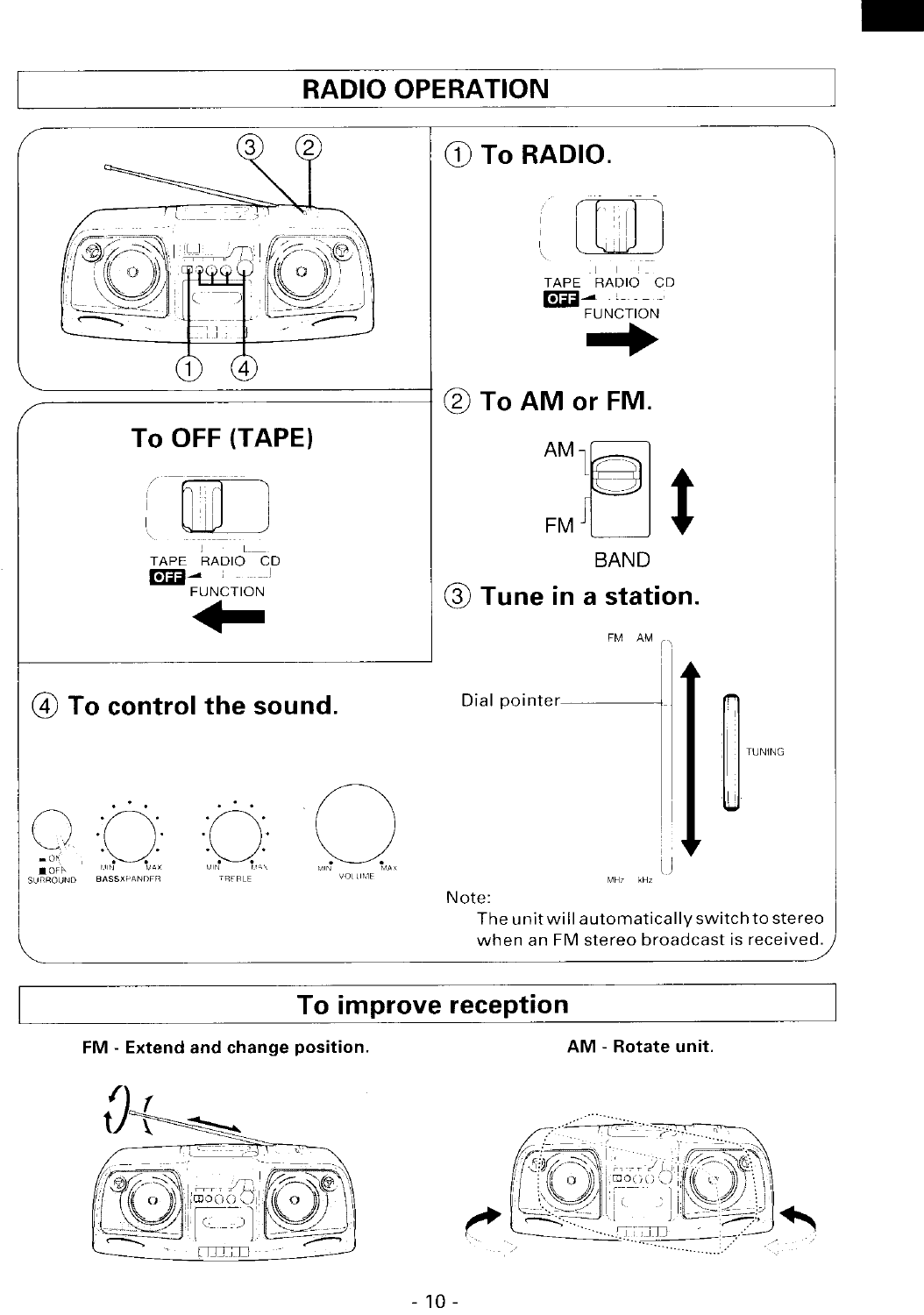## **CASSETTE TAPE OPERATION**

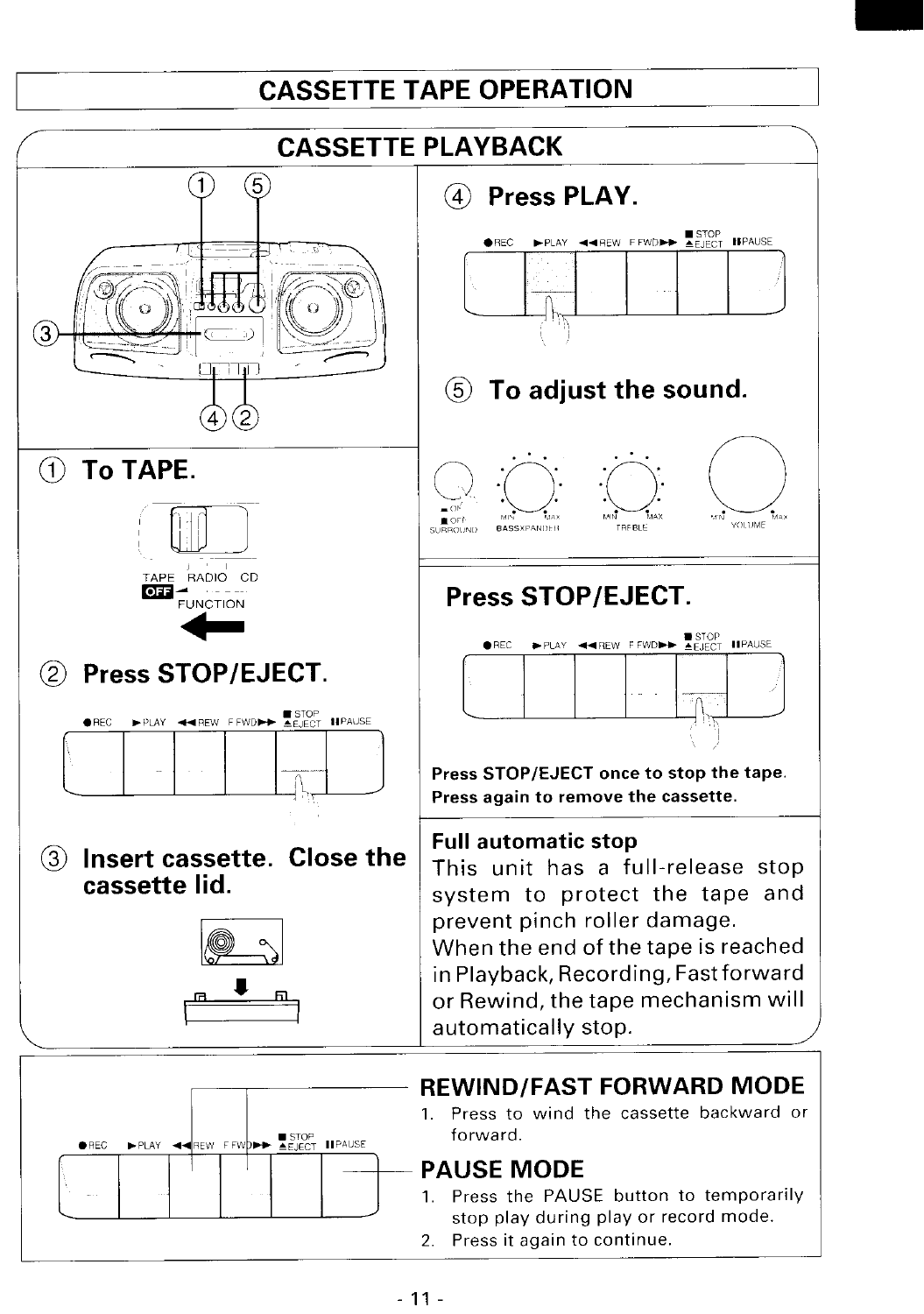## **RECORDING (RADIO) '**

.



### WARNING

**RECORDING COPYRIGHT MATERIAL WITHOUT PERMISSION OF THE COPYRIGHT OWNERS IS USUALLY AN INFRINGEMENT. IF YOU WISH TO RE-RECORD COPYRIGHT MATERIAL, PERMISSION FROM THE COPYRIGHT OWNER IS NECESSARY. SANYO DOES NOT APPROVE OF, AND CANNOT BE HELD RESPONSIBLE FOR, ANY UNLAWFUL USE OF THIS MACHINE.**

Automatic Level Control (ALC) recording **The ALC circuit adjusts the recording input level automatically. No adjustments are required.**

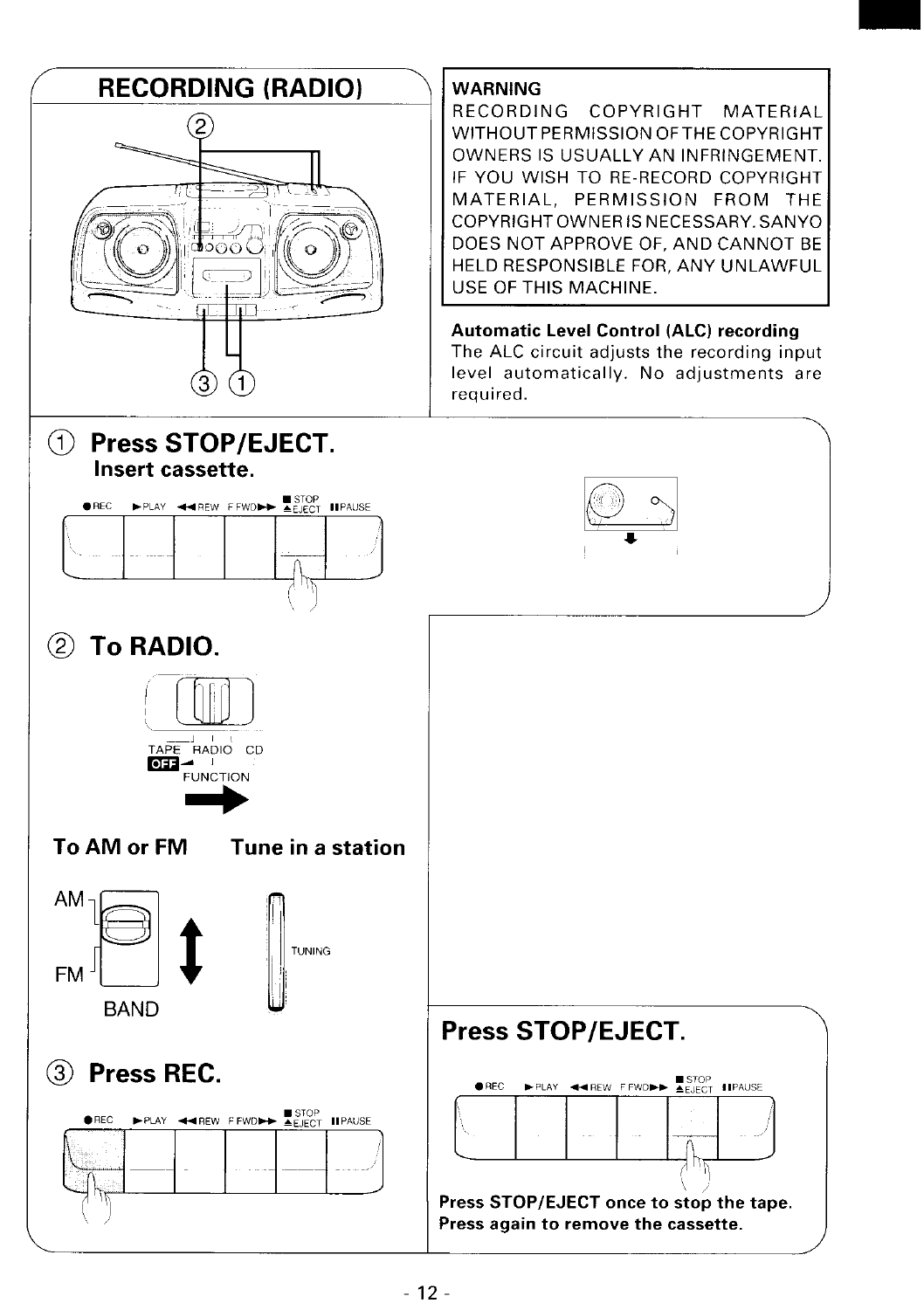

#### Safeguards against accidental erasure

**To protect side A, break out tab (l). To protect side B, break out tab (2). NOTE:**

**A cassette with the erase guards tabs removed cannot be erased or used for recording and the REC button cannot be depressed. To record or erase a protected cassette, cover the tab openings with adhesive tape (3)**





#### Synchronous recording

**(CD-to-Tape synchro dubbing) This recording system starts disc play andcassette record ingatthesametime. When the REC button is pressed, recording will start at the beginning of track number 1 of the disc.**

**Ifaprogram has been entered, recording will start from the begin ningofthe first programmed track.**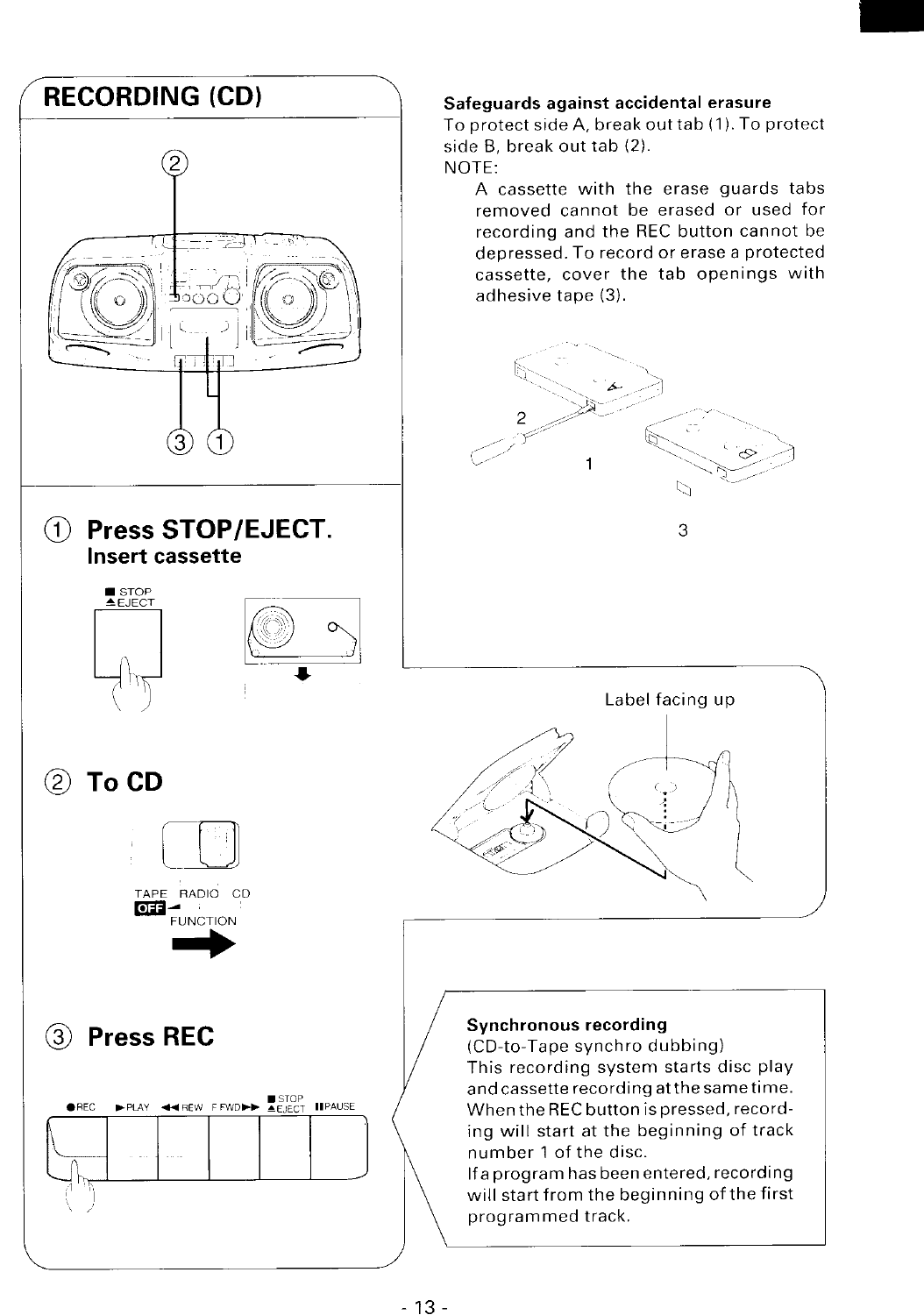## **MAINTENANCE**

**Wipe** the outside of the unit with a clean soft The lens should never be touched.<br> **Cloth**, moistened with lukewarm water. Do If dust is on the lens, blow it off using **These will permanently damage the units finish.**

#### Cleaning the tape heads

**When dust or reddish-brown oxide builds up on the tape deck heads, pinch roller and capstan, the following problems may result:**

**Poor sound quality during playback Distorted, poor quality recordings Erratic tape speed during recording or playback**

**@ Press the STC)P/E.iECT button to open the cassette compartment lid,**



**@ Moistenacottonswab( l)withlsopropyl alcohol or special head cleaning fluid. Gently rub the face of each head (4, 5) with alcohol. Also clean the capstan (2) and pinch roller (3).**



#### Cleaning the unit Cleaning the CD player lens

**cloth, moistened with lukewarm water. Do Ifdustis onthelens, blow itoffusing acamera lens** blower. (Please consult your dealer.)



#### If trouble occurs ,.,

**To avoid the hazard of electric shock and damage to the unit, have the unit bench tested bv an authorized SANYO service station. Do notremovethe unit from itscabinet to attempt repairs yourself,**